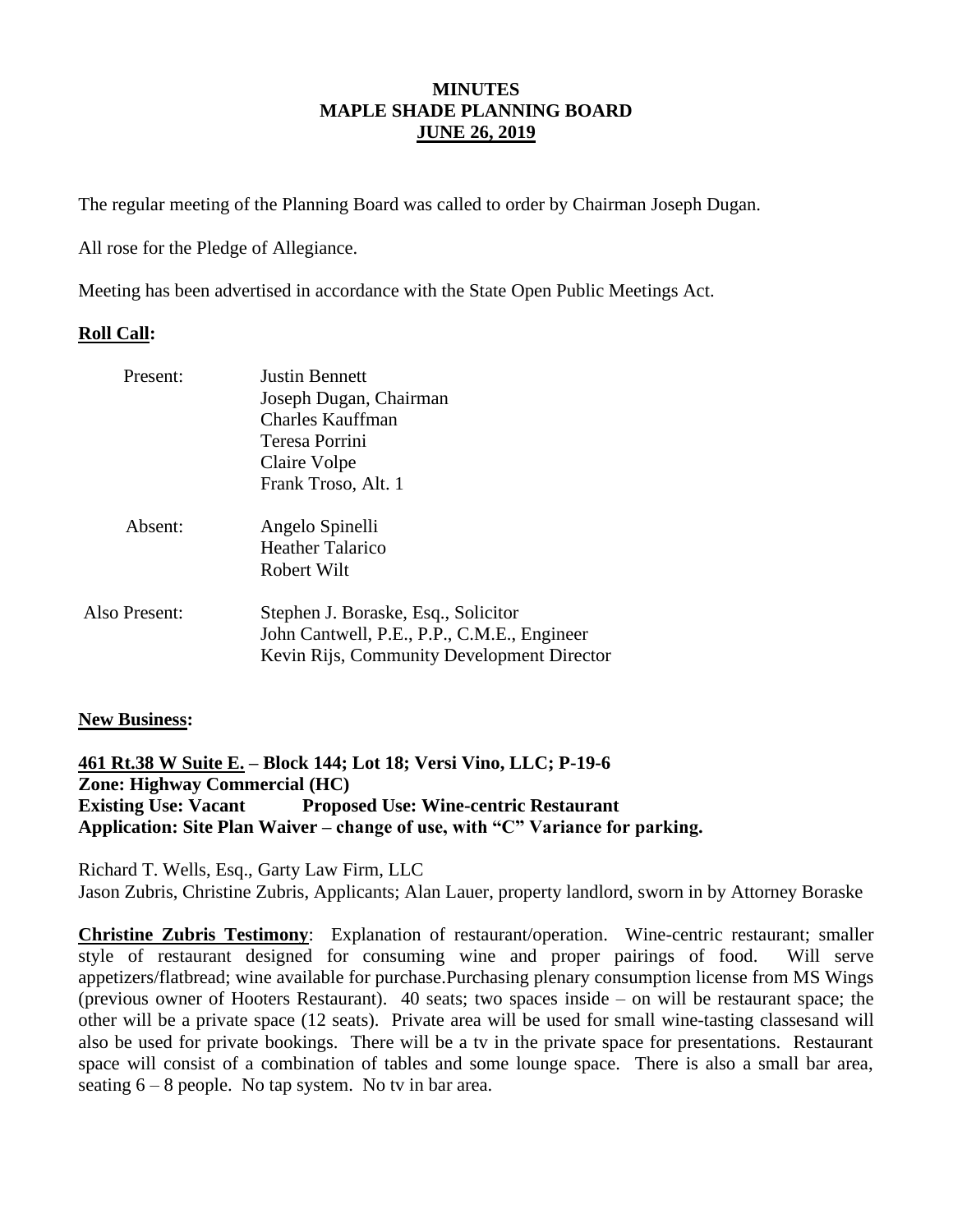# **MINUTES MAPLE SHADE PLANNING BOARD JUNE 26, 2019 Page 2**

**Approximate hours:** Monday: closed; Tuesday – Thursday: 11 AM – 9 PM; Friday/Saturday: 11 AM – 10 or 11 PM; Sunday: 11 AM – 7 PM. Peak hours: 6 PM – 8 PM. **Employees:** Ten. Wine tenders, chef, sous chef, line cook, manager. Light crew in morning; more employees during peak times. **Trash:** Dumpster on site.**Parking:** 50 spaces total/5 businesses. 19 spaces remaining on site. Additional parking on Buttonwood Avenue. **Signage:** Three façade signs.

**Public:**None. Motion to Close Public Portion: Troso/Volpe. All Approve.

Mr.Cantwell: Comments/review.

**Board:**Questions regarding signage and liquor license.

Motion to Approve (including parking and sign variances): Porrini/Troso. Roll Call: All Approve.

# **103-119 W. Main St. – Block 64; Lots 1; 2; 3; 4; 5; & 8; Barrons Urban Renewal; P-18-8 (SPR123)Zone: Downtown Business (DB) and Redevelopment Area Application to extend Planning Board approvals granted 12/04/2013 – mixed use commercial and residential (60 units)**

Richard F. Roy, Jr., Esq., Comegno Law Group P.C. Kevin Kavanaugh sworn in by Attorney Boraske.

Work has begun on project; building has been taken down. Currently applying for financing with the State of NJ. Request for extension.

Public: None. Motion to Close Public Portion: Troso/Volpe. All In Favor.

**Board:**Question from Board regarding financing/tax credits. Comments by Mr. Cantwell.

Motion to grant two-year extension of applicant's approvals through December 31, 2020: Volpe/Porrini. Roll Call: All Approve.

### **2801 Rt.73 South – Block 193; Lot 6; Tesla Inc.; P-19-7 Zone: Business Development (BD) Application: Site Plan waiver to install eight (8) Electric Vehicle (EV) charging stations.**

Duncan M. Prime, Esq., Prime Law Jesse Karp, Tesla, Inc., sworn in by Attorney Boraske.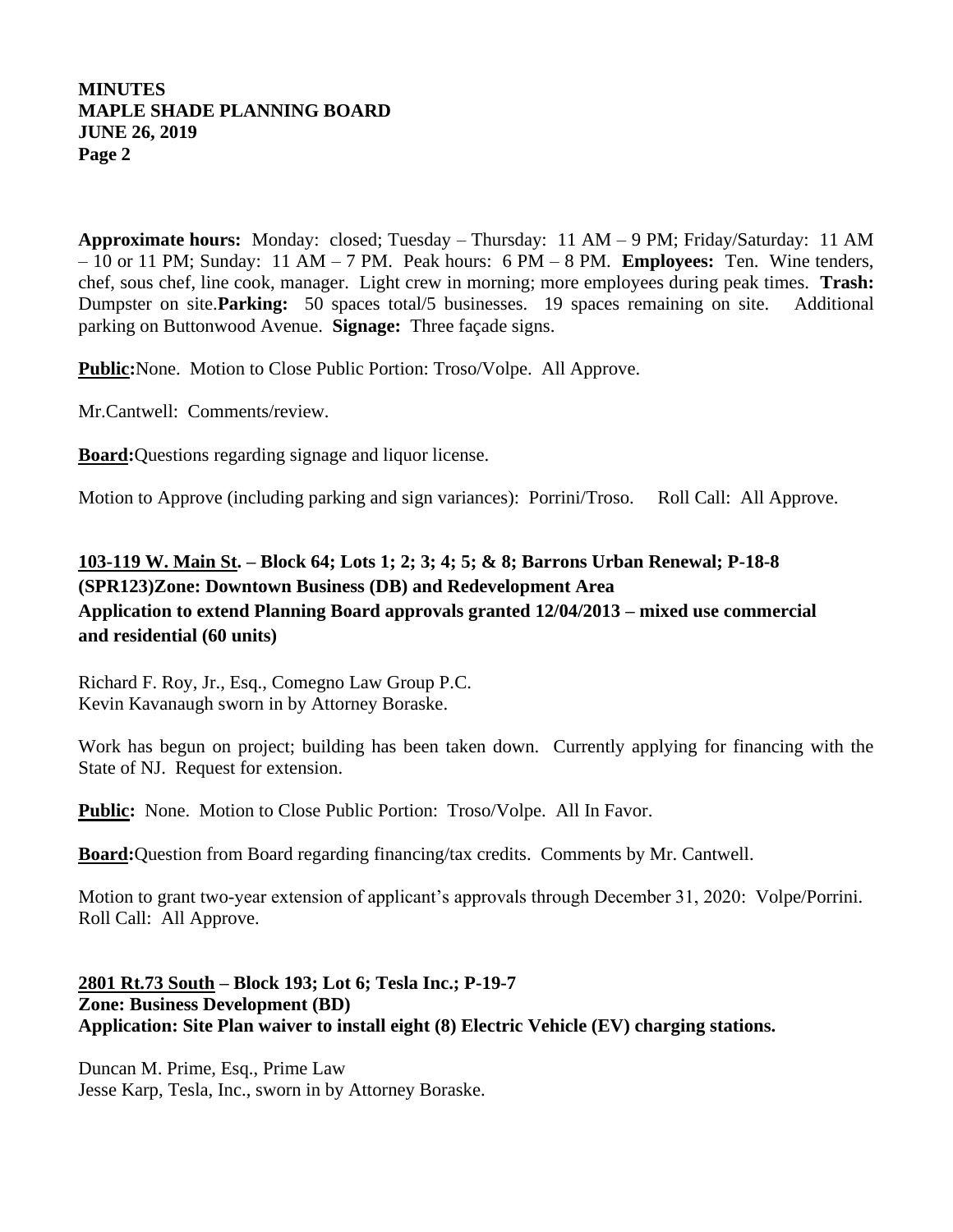# **MINUTES MAPLE SHADE PLANNING BOARD JUNE 26, 2019 Page 3**

WAWA, currently under construction at Route 73 & Waverly Avenue, has entered into a lease agreement with Tesla for a small area on site (eight parking spaces) where they plan to install electric vehicle charging stations. Ancillary equipment is involved along with eight charging posts (two charging cabinets, master controller, switch gear assembly, and utility transformer). Two charging stations will be for Tesla only; six will be shared.

Mr. Cantwell: comments regarding parking spaces at WAWA and landscaping.

Mr. Karp explained charging process.

Public: None. Motion to Close Public Portion: Kauffman/Porrini. All In Favor.

**Board:** None

Motion to Approve: Kauffman/Volpe. Roll Call: All Approve.

#### **Old Business:**

#### **Minutes:**

May 22, 2019 Motion to Approve: Bennett/Volpe. All In Favor.

#### **Reports:**

#### **Solicitor: Resolutions**

#### **2019-PB-7: 108 E. Main St. – Block 91; Lot 3; Dr. Brewlittle's Beer LLC (Matt Meyer)**

Motion to Approve: Volpe/Troso. Roll Call: All Approve.

Eligible to Approve: Justin Bennett Joseph Dugan Charles Kauffman Claire Volpe Frank Troso, Alt. 1

**Engineer:** None.